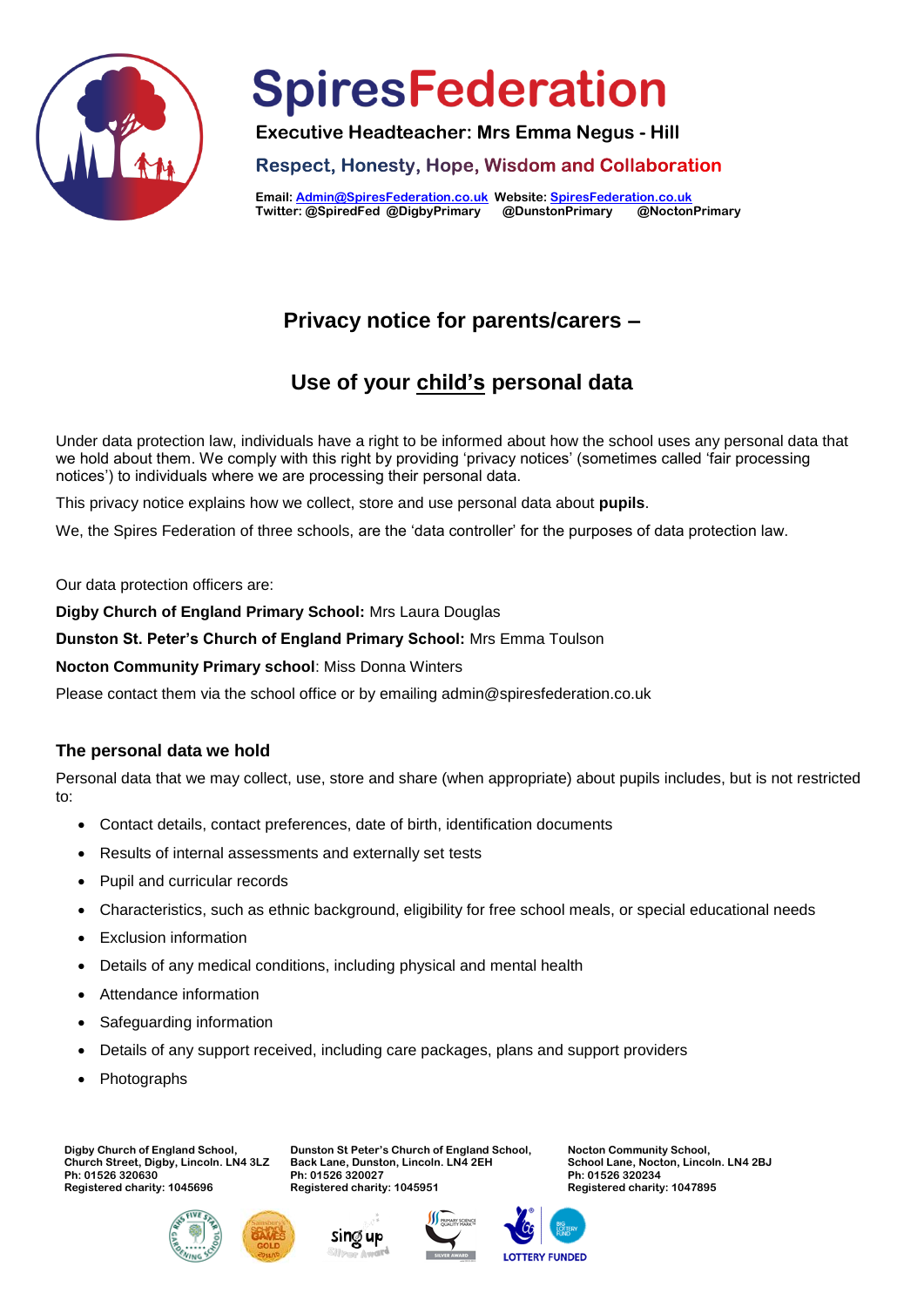

**Executive Headteacher: Mrs Emma Negus - Hill**

**Respect, Honesty, Hope, Wisdom and Collaboration** 

**Email[: Admin@SpiresFederation.co.uk](mailto:Admin@SpiresFederation.co.uk) Website[: SpiresFederation.co.uk](http://www.spiresfederation.co.uk/) Twitter: @SpiredFed @DigbyPrimary @DunstonPrimary @NoctonPrimary**

We may also hold data about pupils that we have received from other organisations, including other schools, local authorities and the Department for Education.

### **Why we use this data**

We use this data to:

- Support pupil learning
- Monitor and report on pupil progress
- Provide appropriate pastoral care
- Protect pupil welfare
- Assess the quality of our services
- Administer admissions waiting lists
- Comply with the law regarding data sharing

### **Our legal basis for using this data**

We only collect and use pupils' personal data when the law allows us to. Most commonly, we process it where:

- We need to comply with a legal obligation
- We need it to perform an official task in the public interest

Less commonly, we may also process pupils' personal data in situations where:

- We have obtained consent to use it in a certain way
- We need to protect the individual's vital interests (or someone else's interests)

Where we have obtained consent to use pupils' personal data, this consent can be withdrawn at any time. We will make this clear when we ask for consent, and explain how consent can be withdrawn.

Some of the reasons listed above for collecting and using pupils' personal data overlap, and there may be several grounds which justify our use of this data.

### **Collecting this information**

While the majority of information we collect about pupils is mandatory, there is some information that can be provided voluntarily.

Whenever we seek to collect information from you or your child, we make it clear whether providing it is mandatory or optional. If it is mandatory, we will explain the possible consequences of not complying.

### **How we store this data**

**Digby Church of England School, Church Street, Digby, Lincoln. LN4 3LZ Ph: 01526 320630 Registered charity: 1045696**





Sing up

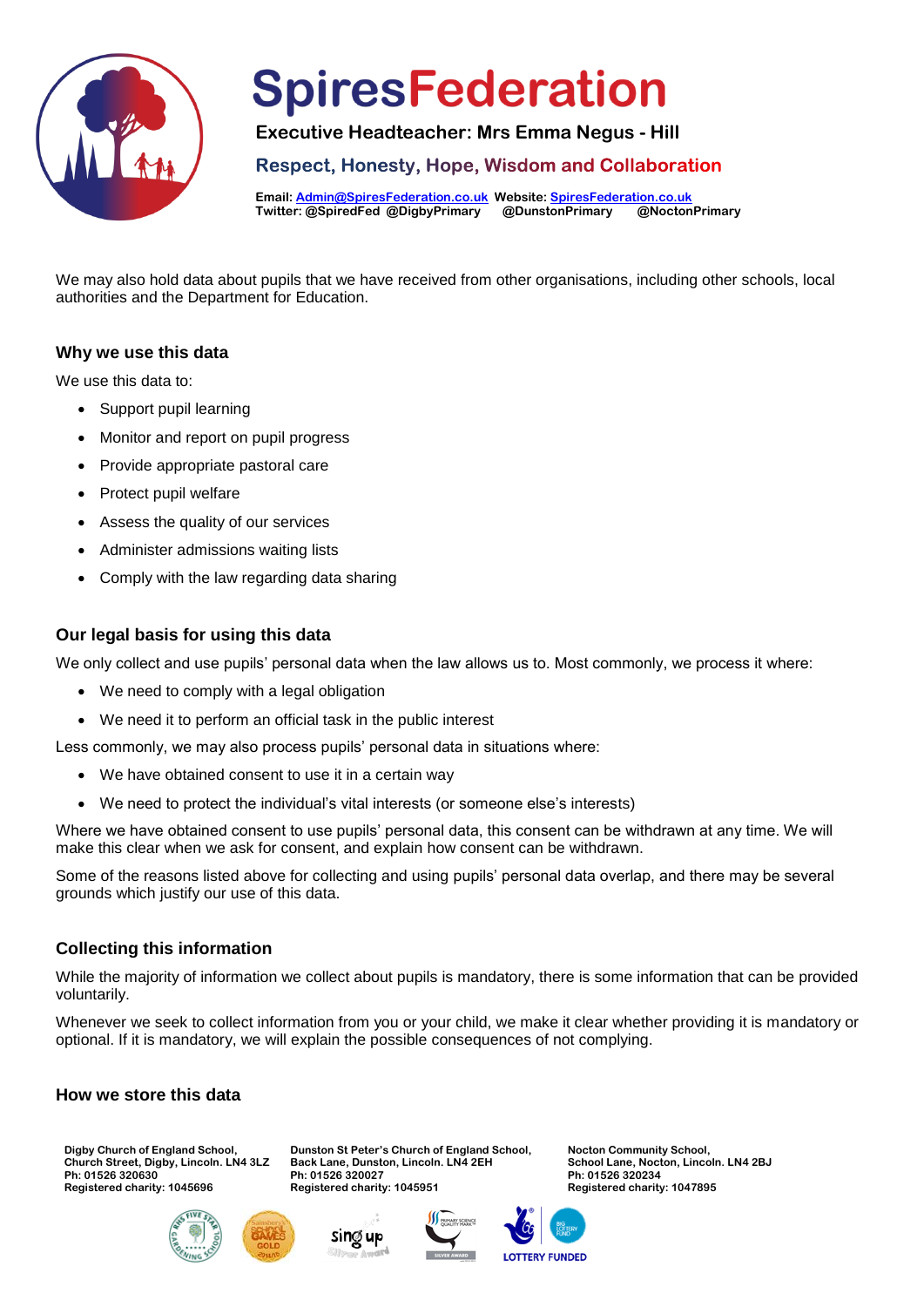

**Executive Headteacher: Mrs Emma Negus - Hill**

**Respect, Honesty, Hope, Wisdom and Collaboration** 

**Email[: Admin@SpiresFederation.co.uk](mailto:Admin@SpiresFederation.co.uk) Website[: SpiresFederation.co.uk](http://www.spiresfederation.co.uk/) Twitter: @SpiredFed @DigbyPrimary @DunstonPrimary @NoctonPrimary**

We keep personal information about pupils while they are attending our school. We may also keep it beyond their attendance at our school if this is necessary in order to comply with our legal obligations. We hold pupil data in line with our Data Retention Guidelines.

### **Data sharing**

We do not share information about pupils with any third party without consent unless the law and our policies allow us to do so.

Where it is legally required, or necessary (and it complies with data protection law) we may share personal information about pupils with:

- Our local authority to meet our legal obligations to share certain information with it, such as safeguarding concerns and exclusions
- The Department for Education
- The pupil's family and representatives
- Educators and examining bodies
- **Ofsted**
- Suppliers and service providers to enable them to provide the service we have contracted them for
- Financial organisations
- Central and local government
- Our auditors
- Survey and research organisations
- Health authorities
- Health and social welfare organisations
- Professional advisers and consultants
- Charities and voluntary organisations
- Police forces, courts, tribunals
- Professional bodies

### **National Pupil Database**

We are required to provide information about pupils to the Department for Education as part of statutory data collections such as the school census.

> **Dunston St Peter's Church of England School, Back Lane, Dunston, Lincoln. LN4 2EH**

Some of this information is then stored in the [National Pupil Database](https://www.gov.uk/government/publications/national-pupil-database-user-guide-and-supporting-information) (NPD), which is owned and managed by the Department and provides evidence on school performance to inform research.

The database is held electronically so it can easily be turned into statistics. The information is securely collected from a range of sources including schools, local authorities and exam boards.

**Digby Church of England School, Church Street, Digby, Lincoln. LN4 3LZ Ph: 01526 320630 Registered charity: 1045696**







**Ph: 01526 320027 Registered charity: 1045951** 



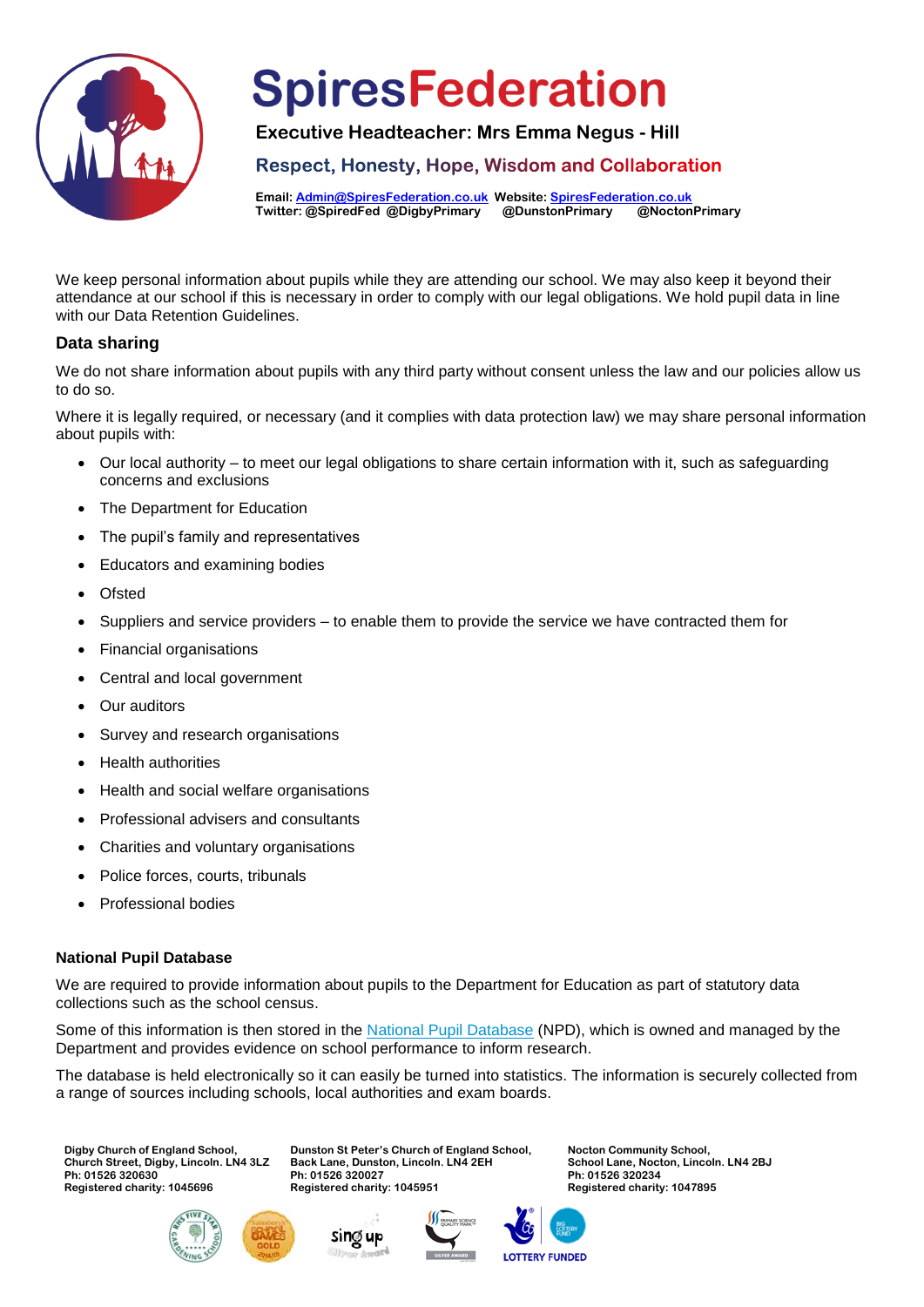

**Executive Headteacher: Mrs Emma Negus - Hill**

**Respect, Honesty, Hope, Wisdom and Collaboration** 

**Email[: Admin@SpiresFederation.co.uk](mailto:Admin@SpiresFederation.co.uk) Website[: SpiresFederation.co.uk](http://www.spiresfederation.co.uk/) Twitter: @SpiredFed @DigbyPrimary @DunstonPrimary @NoctonPrimary**

The Department for Education may share information from the NPD with other organisations which promote children's education or wellbeing in England. Such organisations must agree to strict terms and conditions about how they will use the data.

For more information, see the Department's webpage on [how it collects and shares research data.](https://www.gov.uk/data-protection-how-we-collect-and-share-research-data)

You can also [contact the Department for Education](https://www.gov.uk/contact-dfe) with any further questions about the NPD.

## **Parents and pupils' rights regarding personal data**

Individuals have a right to make a **'subject access request'** to gain access to personal information that the school holds about them.

Parents/carers can make a request with respect to their child's data where the child is not considered mature enough to understand their rights over their own data (usually under the age of 12), or where the child has provided consent.

If you make a subject access request, and if we do hold information about you or your child, we will:

- Give you a description of it
- Tell you why we are holding and processing it, and how long we will keep it for
- Explain where we got it from, if not from you or your child
- Tell you who it has been, or will be, shared with
- Let you know whether any automated decision-making is being applied to the data, and any consequences of this
- Give you a copy of the information in an intelligible form
- Individuals also have the right for their personal information to be transmitted electronically to another organisation in certain circumstances.
- If you would like to make a request please contact our data protection officer.
- Parents/carers also have a legal right to access to their child's **educational record**. To request access, please contact Mrs Emma Negus-Hill, Executive Headteacher.

#### **Other rights**

- Under data protection law, individuals have certain rights regarding how their personal data is used and kept safe, including the right to:
- Object to the use of personal data if it would cause, or is causing, damage or distress
- Prevent it being used to send direct marketing
- Object to decisions being taken by automated means (by a computer or machine, rather than by a person)
- In certain circumstances, have inaccurate personal data corrected, deleted or destroyed, or restrict processing
- Claim compensation for damages caused by a breach of the data protection regulations

To exercise any of these rights, please contact our data protection officer.

**Digby Church of England School, Church Street, Digby, Lincoln. LN4 3LZ Ph: 01526 320630 Registered charity: 1045696**





Sing up

**Dunston St Peter's Church of England School,**